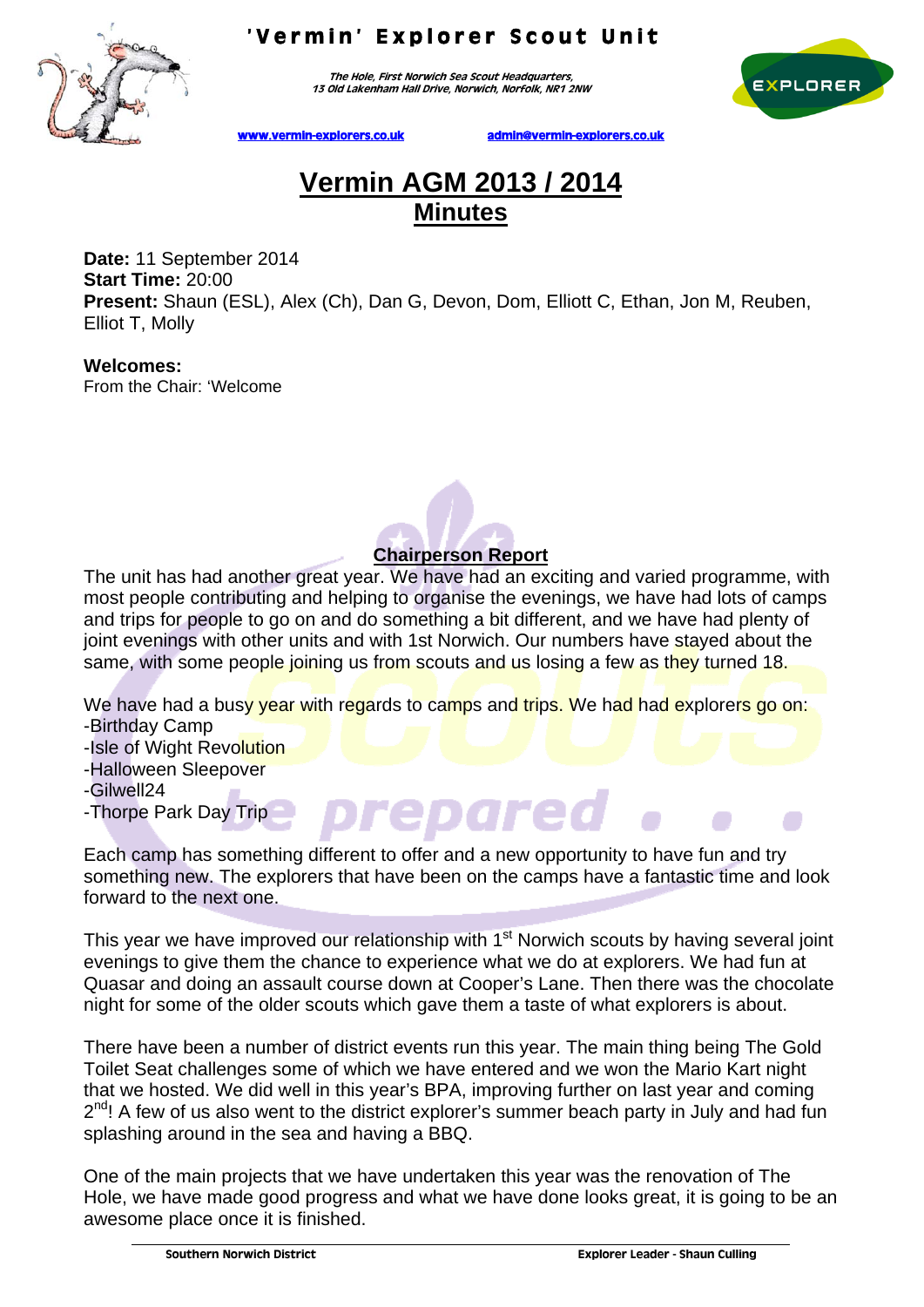

The Hole, First Norwich Sea Scout Headquarters 13 Old Lakenham Hall Drive, Norwich, Norfolk, NR1 2NW



www.vermin-explorers.co.uk admin@vermin-explorers.co.uk

We have a lot of look forward to in the coming year. The main thing being the joint summer camp with 1<sup>st</sup> Norwich to Germany, but there will also be Birthday Camp, Isle of Wight Revolution, Gilwell24 and the May sleepover to go on again. This year we hope to have two extra camps, a district camp at Hautbois House in June and a walking weekend with 1<sup>st</sup> Norwich in Derbyshire this November. It would be nice to see everyone in the unit getting involved and going on camps this year.

We are planning on doing more district events with the upcoming shooting competition, Operation Halloween and BPA (1<sup>st</sup> this year?) We are going to sustain our relationships with 1<sup>st</sup> Norwich by having more joint nights like Quasar and the scout hike. And get more involved with network through MiMo.

I hope that the next year is even better than the last, we have another entertaining and action packed programme and everybody is able to have fun and make explorers what they want it to be.

And finally, I would like to thank Shaun on behalf of the unit. None of this could have been possible without the time and effort put in by him, we would not be able to do all the activities that we do and go on all the camps that we attend and Vermin would not be the same without him.

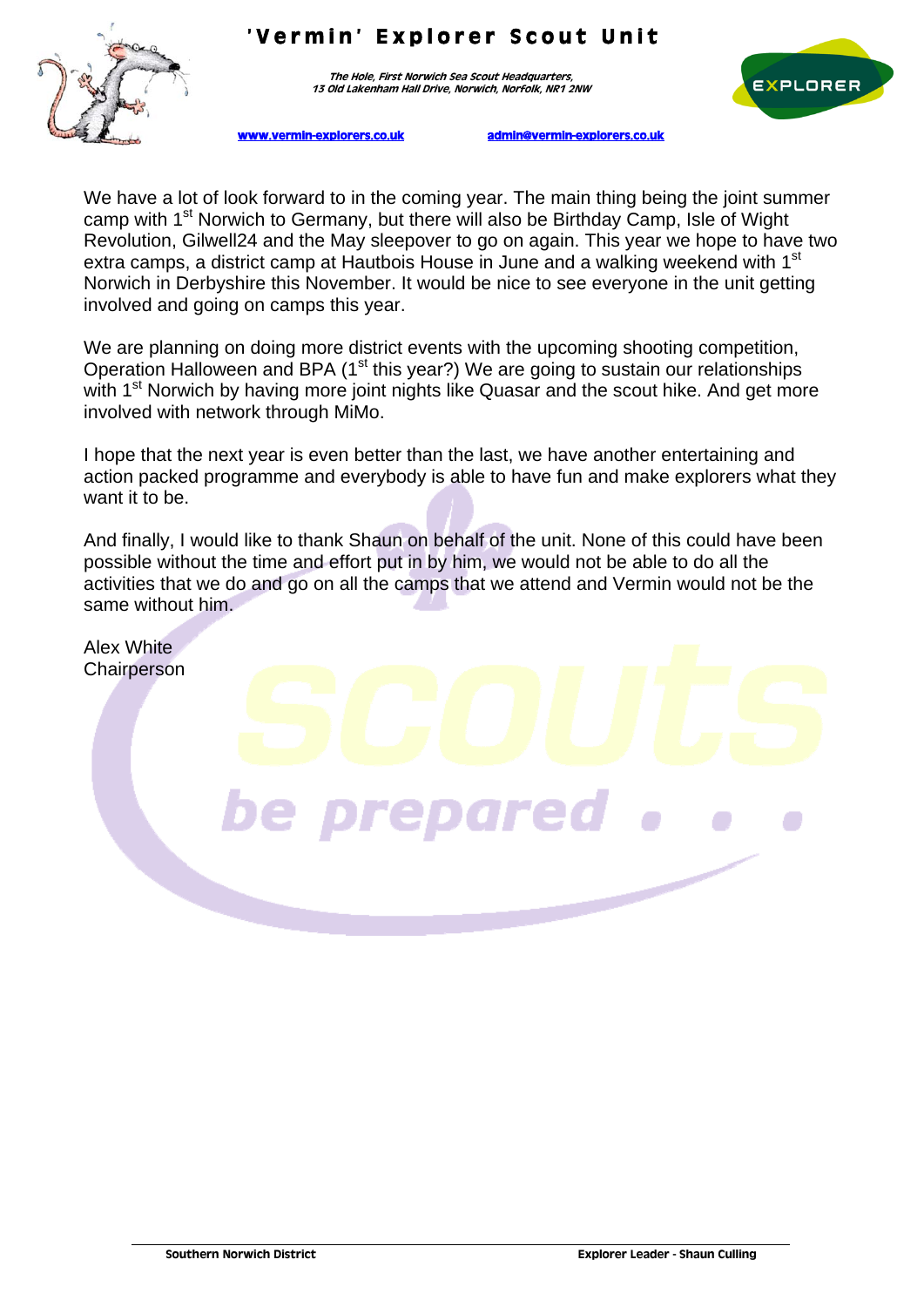

The Hole, First Norwich Sea Scout Headquarters, 13 Old Lakenham Hall Drive, Norwich, Norfolk, NR1 2NW



www.vermin-explorers.co.uk admin@vermin-explorers.co.uk

# **Financial Report 2013 / 2014**

Our accounting year runs the same as the schools academic year, September – August.

Last August, our submitted end of year accounts had a closing balance of £768.10, down up £155.00 on the previous year.

Since the start of the 2013/14 academic year, our total income was £2069,20. 44% of this was from members Subs, another 44% from Nights Away and the remainder from activity provision charges/fundraising

Total expenses have come to a hefty £2179.03. 36% of this was on annual capitation fees and service charges, 60% was on nights away and activity provision and the remaining 4% on various other bits and pieces.

The difference in income vs. expenditure for the year was -£109.83

This means we ended the year with a bank balance of £678.27, which leaves the unit in good stead for the upcoming service charges and capitation.

Currently subs are £90 per year. There are 39 term-time weeks, which means each regular meeting night costs explorers approx. £2.31.

All figures are correct at 10/09/14.

**Shaun** 

| <b>Income &amp; Expenditure Account for Vermin Explorers</b><br>01/09/13 - 31/08/14 |        |           |
|-------------------------------------------------------------------------------------|--------|-----------|
|                                                                                     | £      | £         |
| <b>INCOME</b>                                                                       |        |           |
| <b>Subs Received</b>                                                                |        | 905.00    |
| Fundraising                                                                         |        | 69.20     |
| <b>Activity Provision</b>                                                           |        | 160.00    |
| <b>Nights Away</b>                                                                  |        | 915.00    |
| Merchandise                                                                         |        | 20.00     |
| <b>Scout Stuff</b>                                                                  |        | 0.00      |
|                                                                                     |        | 2069.20   |
| <b>EXPENDITURE</b>                                                                  |        |           |
| Subs Paid                                                                           | 792.00 |           |
| Fundraising                                                                         | 0.00   |           |
| <b>Activity Provision</b>                                                           | 421.04 |           |
| <b>Nights Away</b>                                                                  | 880.00 |           |
| Other                                                                               | 71.34  |           |
| <b>Scout Stuff</b>                                                                  | 14.65  |           |
| Merchandise                                                                         | 0.00   | 2179.03   |
| <b>Surplus of Income over Expenditure</b>                                           |        | $-109.83$ |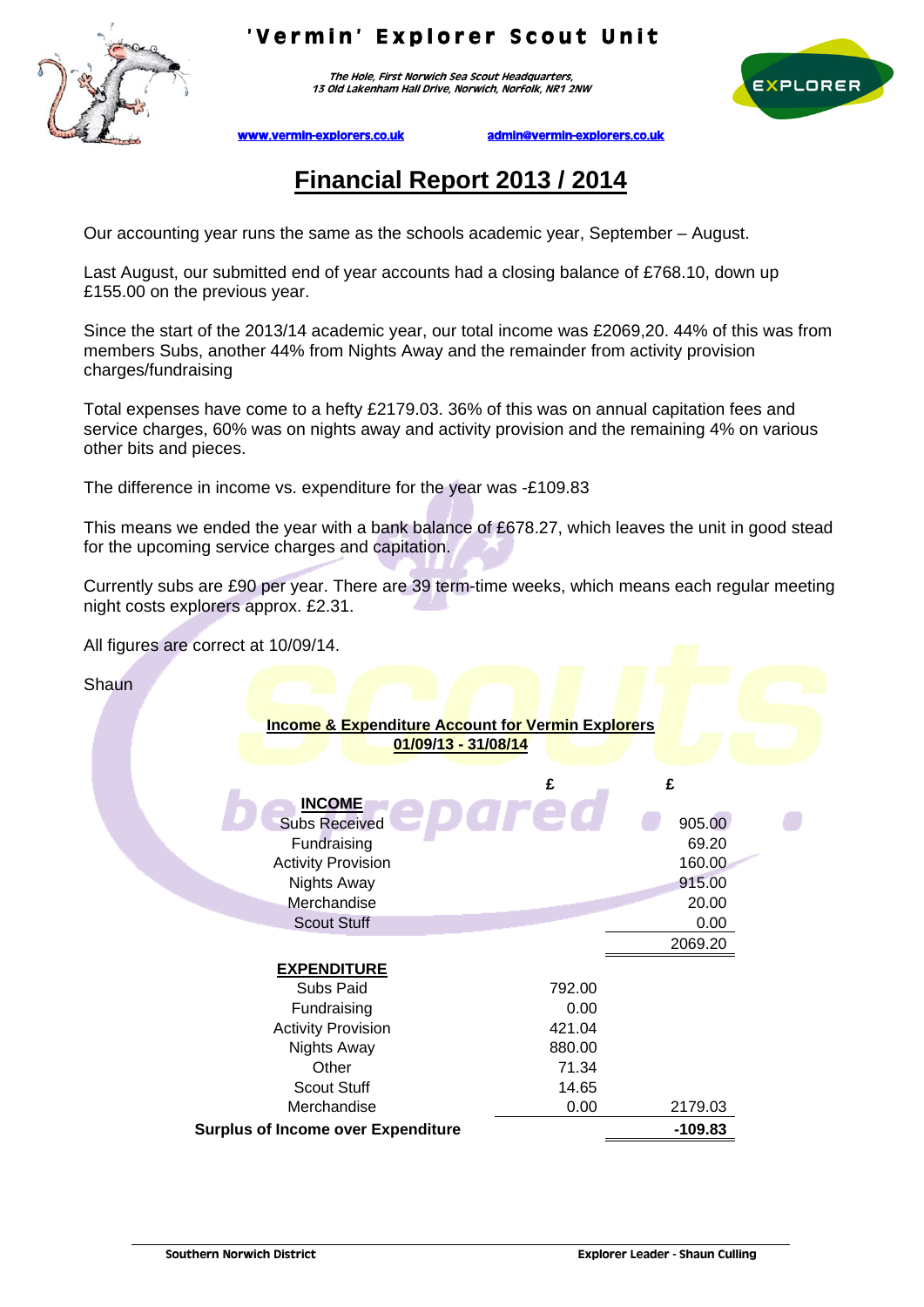

The Hole, First Norwich Sea Scout Headquarters, 13 Old Lakenham Hall Drive, Norwich, Norfolk, NR1 2NW



www.vermin-explorers.co.uk admin@vermin-explorers.co.uk